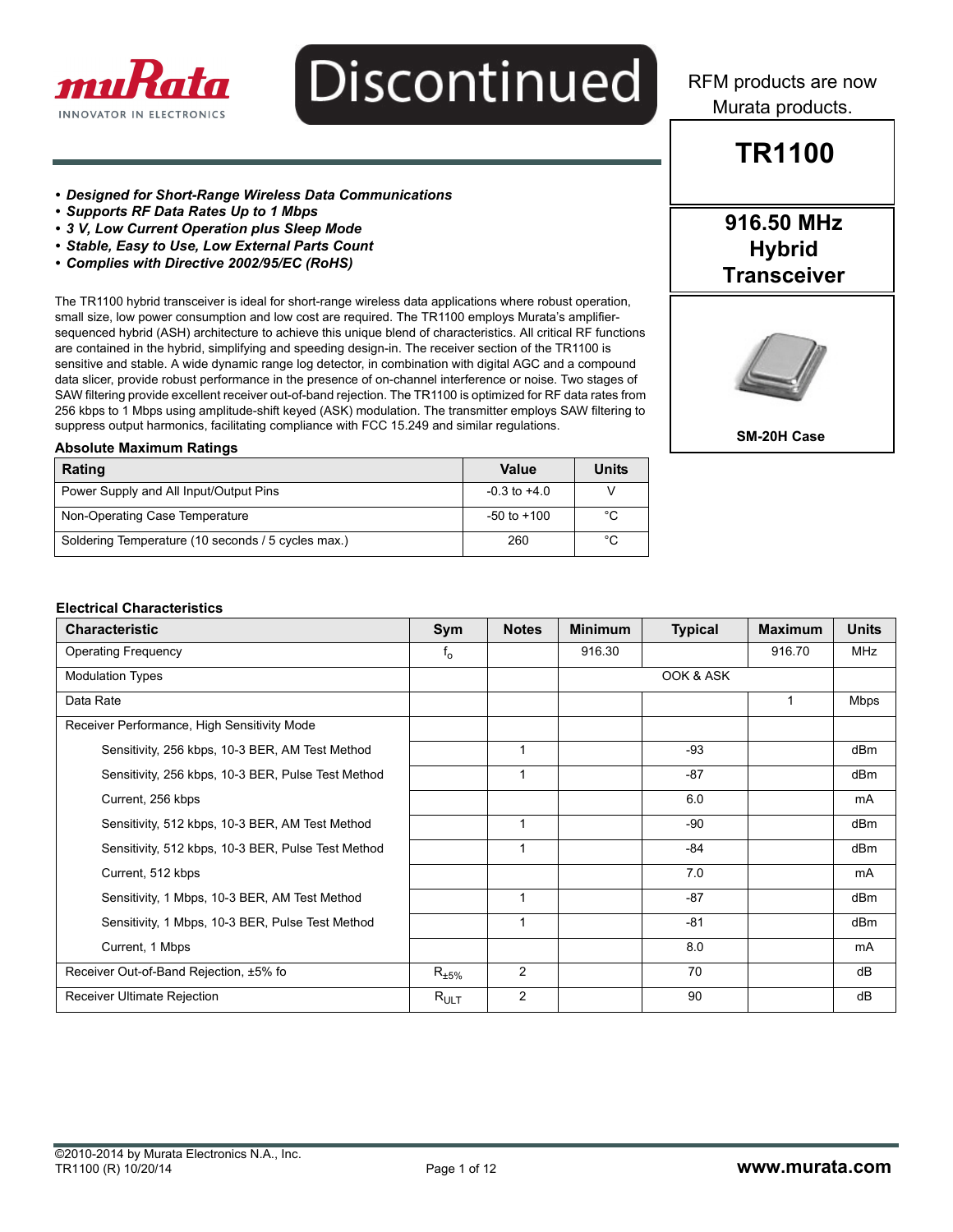### **Electrical Characteristics (typical va Discontinued**

| <b>Characteristic</b>                      | তym              | <b>INOTES</b> | <b>TVIININNUM</b> | <b>Typical</b> | <b>Maximum</b> | <b>Units</b> |
|--------------------------------------------|------------------|---------------|-------------------|----------------|----------------|--------------|
| <b>Transmitter Performance</b>             |                  |               |                   |                |                |              |
| Peak RF Output Power, 450 µA TXMOD Current | $P_{O}$          | 2             |                   | $\Omega$       |                | dBm          |
| Peak Current, 450 µA TXMOD Current         | $I_{TP}$         | 2             |                   | 12             |                | mA           |
| 2nd - 4th Harmonic Outputs                 |                  | 2             |                   |                | -50            | dBm          |
| 5th - 10th Harmonic Outputs                |                  | 2             |                   |                | -55            | dBm          |
| Non-harmonic Spurious Outputs              |                  | 2             |                   |                | $-50$          | dBm          |
| TX Turn On/Turn Off Times                  | $t_{ON}/t_{OFF}$ | 3             |                   |                | 12/6           | μs           |
| <b>ASK Output Rise/Fall Times</b>          | $t_{TR}/t_{TF}$  | 3             |                   |                | 0.1/0.1        | μs           |
| Sleep Mode Current                         | I <sub>S</sub>   |               |                   | 0.7            |                | μA           |
| Power Supply Voltage Range                 | $V_{\rm CC}$     |               | 2.2               |                | 3.7            | Vdc          |
| Power Supply Voltage Ripple                |                  |               |                   |                | 10             | $mV_{P-P}$   |
| Ambient Operating Temperature              | $T_A$            |               | -40               |                | 85             | $^{\circ}$ C |

#### **CAUTION: Electrostatic Sensitive Device. Observe precautions for handling. NOTES:**

1. Typical sensitivity data is based on a 10<sup>-3</sup> bit error rate (BER), using DC-balanced data. There are two test methods commonly used to measure OOK/ASK<br>receiver sensitivity, the "100% AM" test method and the "Pulse" tes *Transceiver Designer's Guide* for the details of each test method. The application/test circuit and component values are shown on the next page. 2. Data is given with the ASH radio matched to a 50 ohm load. Matching component values are given on the next page.

See Table 1 on Page 8 for additional information on ASH radio event timing.



ASH Transceiver Pin Out

#### **-M-20H Pac age Drawin**



| <b>Dimension</b> |       | mm         |            | <b>Inches</b> |            |            |  |
|------------------|-------|------------|------------|---------------|------------|------------|--|
|                  | Min   | <b>Nom</b> | <b>Max</b> | Min           | <b>Nom</b> | <b>Max</b> |  |
| A                | 9.800 | 10.033     | 10.135     | .388          | .395       | .400       |  |
| B                | 6.650 | 6.858      | 6.985      | .261          | .270       | .275       |  |
| C                | 1.735 | 1.930      | 2.032      | .068          | .076       | .080       |  |
| D                | 1.645 | 1.778      | 1.905      | .064          | .070       | .075       |  |
| E                | 0.381 | 0.508      | 0.635      | .015          | .020       | .025       |  |
| F                | 0.889 | 1.016      | 1.143      | .035          | .040       | .045       |  |
| G                | 3.175 | 3.302      | 3.429      | .125          | .130       | .135       |  |
| н                | 1.360 | 1.524      | 1.651      | .055          | .060       | .065       |  |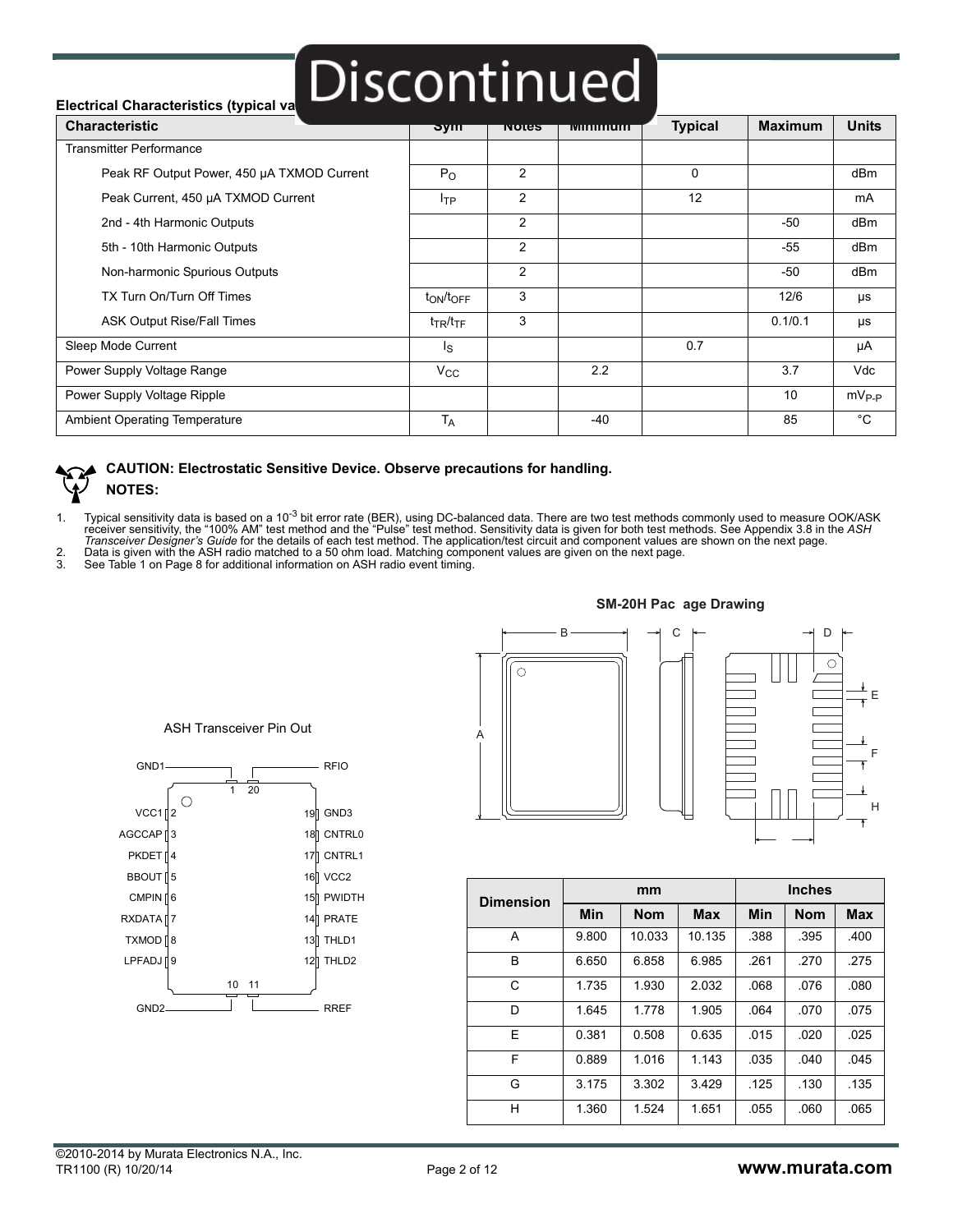

#### **Tranceiver Set-Up, 3.0 Vdc, -40 to +85 °C**

| <b>Item</b>                   | Symbol                       | <b>ASK</b>  | <b>ASK</b>  | <b>ASK</b>  | <b>Units</b> | <b>Notes</b>                 |
|-------------------------------|------------------------------|-------------|-------------|-------------|--------------|------------------------------|
| Nominal NRZ Data Rate         | $DR_{NOM}$                   | 256         | 512         | 1000        | kbps         | see page 1& 2                |
| Minimum Signal Pulse          | $SP_{MIN}$                   | 3.91        | 1.95        | 1.00        | μs           | single bit                   |
| Maximum Signal Pulse          | $\mathrm{SP}_{\mathrm{MAX}}$ | 15.64       | 7.80        | 4.00        | μs           | 4 bits of same value         |
| <b>AGCCAP Capacitor</b>       | $C_{AGC}$                    | 470         | 220         | 100         | pF           | $±10\%$ ceramic              |
| PKDET Capacitor               | $C_{PKD}$                    | 390         | 220         | 100         | pF           | $±10\%$ ceramic              |
| <b>BBOUT Capacitor</b>        | $C_{\mathsf{BBO}}$           | 1000        | 560         | 270         | pF           | ±10% ceramic                 |
| <b>TXMOD Resistor</b>         | $R_{\rm TXM}$                | 4.7         | 4.7         | 4.7         | K            | ±5%, for 0 dBm output        |
| <b>LPFADJ Resistor</b>        | $R_{LPF}$                    | 5.1         | 2.0         | 1.0         | K            | ±5%                          |
| <b>RREF Resistor</b>          | $R_{REF}$                    | 100         | 100         | 100         | K            | ±1%                          |
| <b>THLD2 Resistor</b>         | R <sub>TH2</sub>             | 100         | 100         | 100         | K            | $±1\%$ , for 6 dB below peak |
| <b>THLD1 Resistor</b>         | $R_{TH1}$                    | 27          | 27          | 27          | K            | ±1%, typical values          |
| <b>PRATE Resistor</b>         | $R_{PR}$                     | 47          | 22          | 11          | K            | ±5%                          |
| <b>PWIDTH Resistor</b>        | $R_{PW}$                     | 1000 to Vcc | 1000 to Vcc | 1000 to Vcc | K            | ±5%                          |
| DC Bypass Capacitor           | $C_{DCB}$                    | 4.7         | 4.7         | 4.7         | μF           | tantalum                     |
| RF Bypass Capacitor 1         | $C_{RFB1}$                   | 27          | 27          | 27          | pF           | ±5% NPO                      |
| RF Bypass Capacitor 2         | $C_{RFB2}$                   | 100         | 100         | 100         | pF           | $±5\%$ NPO                   |
| RF Bypass Bead                | L <sub>RFB</sub>             | Fair-Rite   | Fair-Rite   | Fair-Rite   | vendor       | 2506033017YO or equivalent   |
| Series Tuning Inductor        | L <sub>AT</sub>              | 22          | 22          | 22          | nH           | 50 ohm antenna               |
| <b>Shunt Tuning Capacitor</b> | $C_{AT}$                     | 3.3         | 3.3         | 3.3         | pF           | ±5% NPO                      |
| Shunt Tuning/ESD Inductor     | L <sub>ESD</sub>             | 100         | 100         | 100         | nH           | 50 ohm antenna               |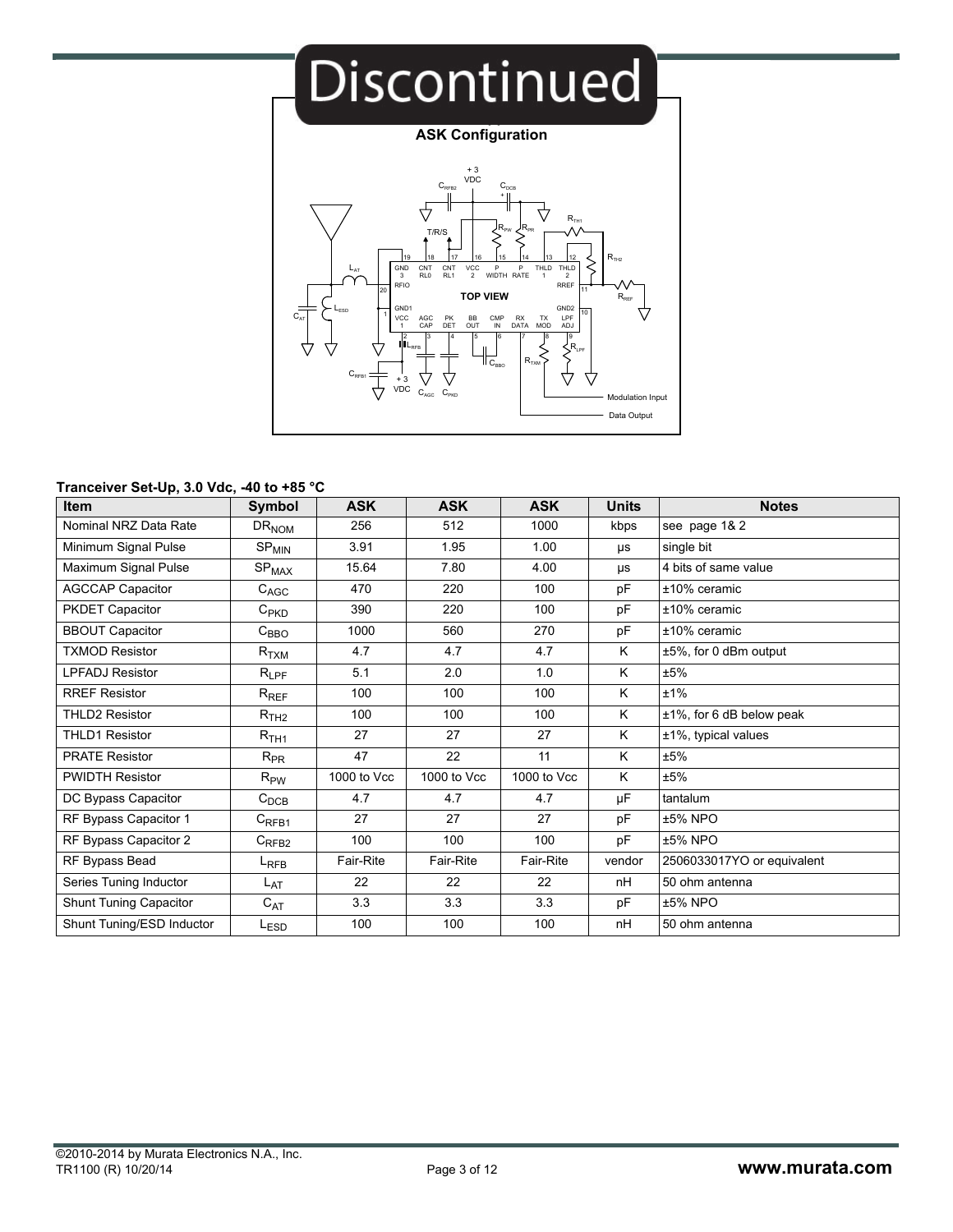### ASH Transceiver Theory of **Discontinued**

**Introduction**

Murata's amplifier-sequenced hybrid (ASH) transceiver is specifically designed for short-range wireless data communication applications. The transceiver provides robust operation, very small size, low power consumption and low implementation cost. All critical RF functions are contained in the hybrid, simplifying and speeding design-in. The ASH transceiver can be readily configured to support a wide range of data rates and protocol requirements. The transceiver features excellent suppression of transmitter harmonics and virtually no RF emissions when receiving, making it easy to certify to short- range (unlicensed) radio regulations.

### **Amplifier-Sequenced Receiver Operation**

The ASH transceiver's unique feature set is made possible by its system architecture. The heart of the transceiver is the amplifiersequenced receiver section, which provides more than 100 dB of stable RF and detector gain without any special shielding or decoupling provisions. Stability is achieved by distributing the total RF gain over *time*. This is in contrast to a superheterodyne receiver, which achieves stability by distributing total RF gain over multiple frequencies.

Figure 1 shows the basic block diagram and timing cycle for an amplifier-sequenced receiver. Note that the bias to RF amplifiers RFA1 and RFA2 are independently controlled by a pulse

#### $0.5$  µs.

amplifiers are coupled by a surface Ine, which has a typical delay of

An incoming RF signal is first filtered by a narrow-band SAW filter, and is then applied to RFA1. The pulse generator turns RFA1 ON for 0.5 µs. The amplified signal from RFA1 emerges from the SAW delay line at the input to RFA2. RFA1 is now switched OFF and RFA2 is switched ON for 0.55 µs, amplifying the RF signal further. The ON time for RFA2 is usually set at 1.1 times the ON time for RFA1, as the filtering effect of the SAW delay line stretches the signal pulse from RFA1 somewhat. As shown in the timing diagram, RFA1 and RFA2 are never on at the same time, assuring excellent receiver stability. Note that the narrow-band SAW filter eliminates sampling sideband responses outside of the receiver passband, and the SAW filter and delay line act together to provide very high receiver ultimate rejection.

Amplifier-sequenced receiver operation has several interesting characteristics that can be exploited in system design. The RF amplifiers in an amplifier-sequenced receiver can be turned on and off almost instantly, allowing for very quick power-down (sleep) and wake-up times. Also, both RF amplifiers can be off between ON sequences to trade-off receiver noise figure for lower average current consumption. The effect on noise figure can be modeled as if RFA1 is on continuously, with an attenuator placed in front of it with a loss equivalent to  $10*log_{10}(RFA1$  duty factor), where the duty factor is the average amount of time RFA1 is ON (up to 50%).

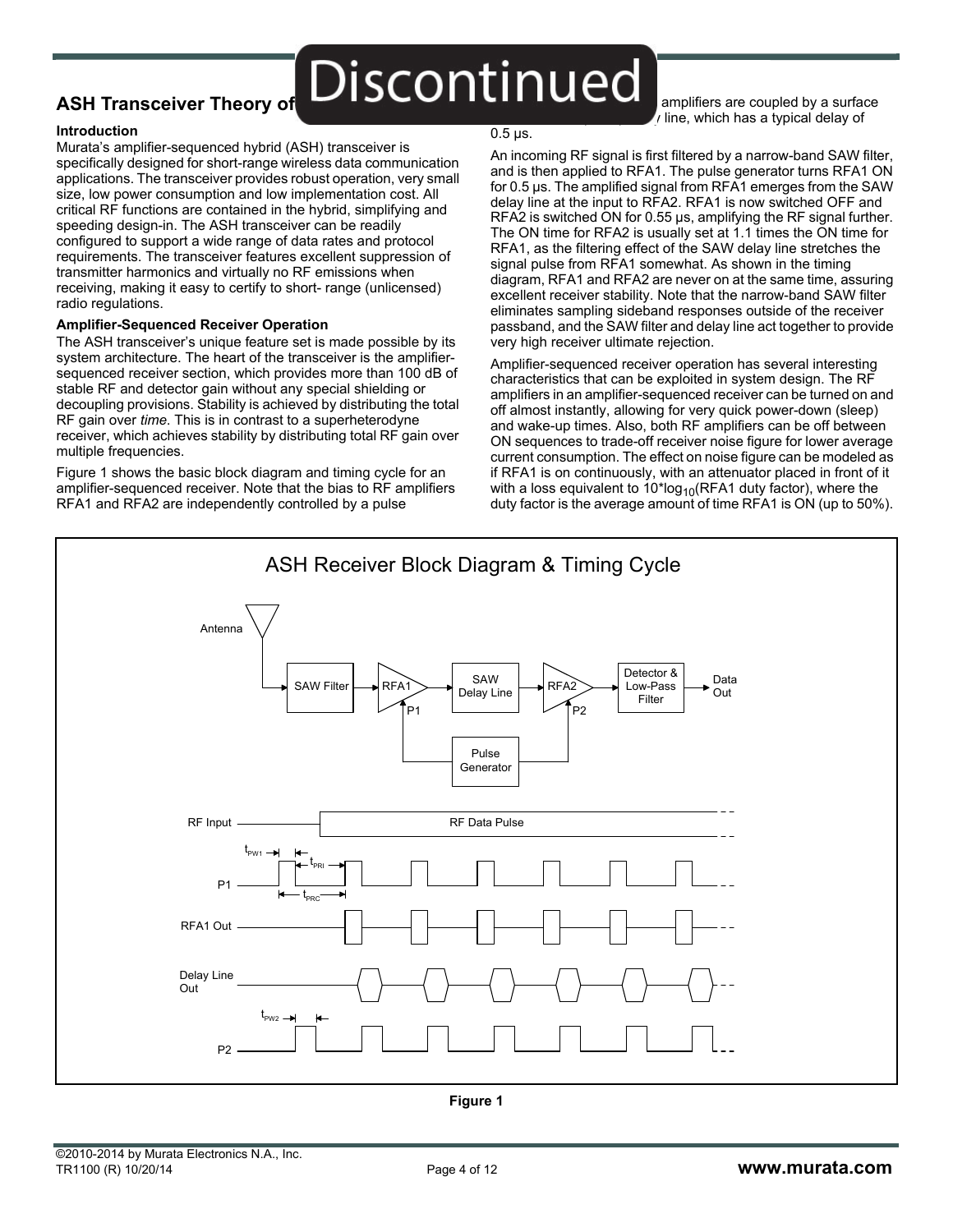

**Figure 2**

Since an amplifier-sequenced receiver is inherently a sampling receiver, the overall cycle time between the start of one RFA1 ON sequence and the start of the next RFA1 ON sequence should be set to sample the narrowest RF data pulse at least 10 times. Otherwise, significant edge jitter will be added to the detected data pulse.

#### **ASH Transceiver Block Diagram**

Figure 2 is the general block diagram of the ASH transceiver. Please refer to Figure 2 for the following discussions.

#### **Antenna Port**

The only external RF components needed for the transceiver are the antenna and its matching components. Antennas presenting an impedance in the range of 35 to 72 ohms resistive can be satisfactorily matched to the RFIO pin with a series matching coil and a shunt matching/ESD protection coil. Other antenna impedances can be matched using two or three components. For some impedances, two inductors and a capacitor will be required. A DC path from RFIO to ground is required for ESD protection.

#### **Receiver Chain**

The output of the SAW filter drives amplifier RFA1. This amplifier includes provisions for detecting the onset of saturation (AGC Set), and for switching between 35 dB of gain and 5 dB of gain (Gain Select). AGC Set is an input to the AGC Control function, and Gain Select is the AGC Control function output. ON/OFF control to RFA1 (and RFA2) is generated by the Pulse Generator & RF Amp Bias function. The output of RFA1 drives the SAW delay line, which has a nominal delay of 0.5  $\mu$ s.

The second amplifier, RFA2, provides 51 dB of gain below saturation. The output of RFA2 drives a full-wave detector with

19 dB of threshold gain. The onset of saturation in each section of RFA2 is detected and summed to provide a logarithmic response. This is added to the output of the full-wave detector to produce an overall detector response that is square law for low signal levels, and transitions into a log response for high signal levels. This combination provides excellent threshold sensitivity and more than 70 dB of detector dynamic range. In combination with the 30 dB of AGC range in RFA1, more than 100 dB of receiver dynamic range is achieved.

The detector output drives a gyrator filter. The filter provides a three-pole, 0.05 degree equiripple low-pass response with excellent group delay flatness and minimal pulse ringing. The 3 dB bandwidth of the filter can be set from 4.5 kHz to 1.8 MHz with an external resistor.

The filter is followed by a base-band amplifier which boosts the detected signal to the BBOUT pin. When the receiver RF amplifiers are operating at a 50%-50% duty cycle, the BBOUT signal changes about 10 mV/dB, with a peak-to-peak signal level of up to 685 mV. For lower duty cycles, the mV/dB slope and peak-to-peak signal level are proportionately less. The detected signal is riding on a 1.1 Vdc level that varies somewhat with supply voltage, temperature, etc. BBOUT is coupled to the CMPIN pin or to an external data recovery process (DSP, etc.) by a series capacitor. The correct value of the series capacitor depends on data rate, data run length, and other factors as discussed in the *ASH Transceiver Designer's Guide*.

When an external data recovery process is used with AGC, BBOUT must be coupled to the external data recovery process and CMPIN by separate series coupling capacitors. The AGC reset function is driven by the signal applied to CMPIN.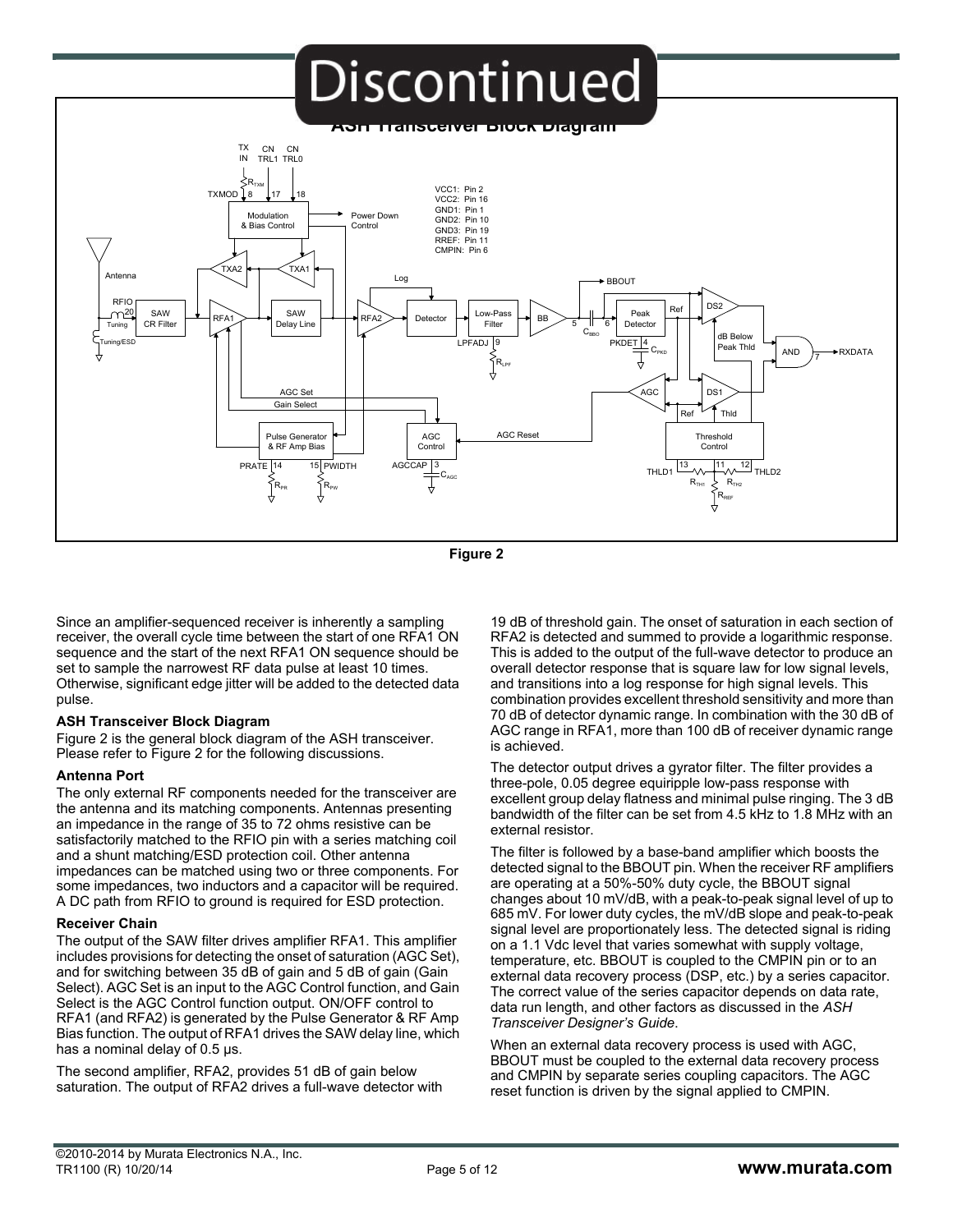When the transceiver is placed in the power-down  $\sum_{\text{When the transc}}$   $\sum$  is  $\sum$  is  $\sum$ transmit mode, the output impedance of

high. This feature helps preserve the charge on the coupling capacitor to minimize data slicer stabilization time when the transceiver switches back to the receive mode.

#### **Data Slicers**

The CMPIN pin drives two data slicers, which convert the analog signal from BBOUT back into a digital stream. The best data slicer choice depends on the system operating parameters. Data slicer DS1 is a capacitively-coupled comparator with provisions for an adjustable threshold. DS1 provides the best performance at low signal-to-noise conditions. The threshold, or squelch, offsets the comparator's slicing level from 0 to 90 mV, and is set with a resistor between the RREF and THLD1 pins. This threshold allows a tradeoff between receiver sensitivity and output noise density in the nosignal condition. For best sensitivity, the threshold is set to 0. In this case, noise is output continuously when no signal is present. This, in turn, requires the circuit being driven by the RXDATA pin to be able to process noise (and signals) continuously.

This can be a problem if RXDATA is driving a circuit that must "sleep" when data is not present to conserve power, or when it its necessary to minimize false interrupts to a multitasking processor. In this case, noise can be greatly reduced by increasing the threshold level, but at the expense of sensitivity. The best 3 dB bandwidth for the low-pass filter is also affected by the threshold level setting of DS1. The bandwidth must be increased as the threshold is increased to minimize data pulse-width variations with signal amplitude.

Data slicer DS2 can overcome this compromise once the signal level is high enough to enable its operation. DS2 is a "dB-belowpeak" slicer. The peak detector charges rapidly to the peak value of each data pulse, and decays slowly in between data pulses (1:1000 ratio). The slicer trip point can be set from 0 to 120 mV below this peak value with a resistor between RREF and THLD2. A threshold of 60 mV is the most common setting, which equates to "6 dB below peak" when RFA1 and RFA2 are running a 50%- 50% duty cycle. Slicing at the "6 dB-below-peak" point reduces the signal amplitude to data pulse-width variation, allowing a lower 3 dB filter bandwidth to be used for improved sensitivity.

DS2 is best for ASK modulation where the transmitted waveform has been shaped to minimize signal bandwidth. However, DS2 is subject to being temporarily "blinded" by strong noise pulses, which can cause burst data errors. Note that DS1 is active when DS2 is used, as RXDATA is the logical AND of the DS1 and DS2 outputs. DS2 can be disabled by leaving THLD2 disconnected. A non-zero DS1 threshold is required for proper AGC operation.

#### **AGC Control**

The output of the Peak Detector also provides an AGC Reset signal to the AGC Control function through the AGC comparator. The purpose of the AGC function is to extend the dynamic range of the receiver, so that the receiver can operate close to its transmitter when running ASK and/or high data rate modulation. The onset of saturation in the output stage of RFA1 is detected and generates the AGC Set signal to the AGC Control function. The AGC Control function then selects the 5 dB gain mode for RFA1. The AGC Comparator will send a reset signal when the Peak Detector output (multiplied by 0.8) falls below the threshold voltage for DS1.

A capacitor at the AGCCAP pin avoids AGC "chattering" during the time it takes for the signal to propagate through the low-pass filter and charge the peak detector. The AGC capacitor also allows the hold-in time to be set longer than the peak detector decay time to

g runs of "0" bits in the received data ration requires the peak detector to be

functioning, even if DS2 is not being used. AGC operation can be defeated by connecting the AGCCAP pin to Vcc. The AGC can be latched on once engaged by connecting a 150 kilohm resistor between the AGCCAP pin and ground in lieu of a capacitor.

#### **Receiver Pulse Generator and RF Amplifier Bias**

The receiver amplifier-sequence operation is controlled by the Pulse Generator & RF Amplifier Bias module, which in turn is controlled by the PRATE and PWIDTH input pins, and the Power Down (sleep) Control Signal from the Bias Control function.

In the low data rate mode, the interval between the falling edge of one RFA1 ON pulse to the rising edge of the next RFA1 ON pulse  $t_{PR1}$  is set by a resistor between the PRATE pin and ground. The interval can be adjusted between 0.1 and 5 µs. In the high data rate mode (selected at the PWIDTH pin) the receiver RF amplifiers operate at a nominal 50%-50% duty cycle. In this case, the startto-start period t<sub>PRC</sub> for ON pulses to RFA1 are controlled by the PRATE resistor over a range of 0.1 to 1.1 us.

In the low data rate mode, the PWIDTH pin sets the width of the ON pulse  $t_{PW1}$  to RFA1 with a resistor to ground (the ON pulse width t<sub>PW2</sub> to RFA2 is set at 1.1 times the pulse width to RFA1 in the low data rate mode). The ON pulse width  $t_{PW1}$  can be adjusted between 0.55 and 1 µs. However, when the PWIDTH pin is connected to Vcc through a 1 M resistor, the RF amplifiers operate at a nominal 50%-50% duty cycle, facilitating high data rate operation. In this case, the RF amplifiers are controlled by the PRATE resistor as described above.

Both receiver RF amplifiers are turned off by the Power Down Control Signal, which is invoked in the sleep and transmit modes.

#### **Transmitter Chain**

The transmitter chain consists of a SAW delay line oscillator followed by a modulated buffer amplifier. The SAW filter suppresses transmitter harmonics to the antenna. Note that the same SAW devices used in the amplifier-sequenced receiver are reused in the transmit modes.

Transmitter operation supports two modulation formats, on-off keyed (OOK) modulation, and amplitude-shift keyed (ASK) modulation which is normally used by the TR1100. When OOK modulation is chosen, the transmitter output turns completely off between "1" data pulses. When ASK modulation is chosen, a "1" pulse is represented by a higher transmitted power level, and a "0" is represented by a lower transmitted power level. OOK modulation provides compatibility with first-generation ASH technology, and provides for power conservation. ASK modulation must be used for high data rates (data pulses less than 30 µs). ASK modulation also reduces the effects of some types of interference and allows the transmitted pulses to be shaped to control modulation bandwidth.

The modulation format is chosen by the state of the CNTRL0 and the CNTRL1 mode control pins, as discussed below. When either modulation format is chosen, the receiver RF amplifiers are turned off. In the OOK mode, the delay line oscillator amplifier TXA1 and buffer amplifier TXA2 are turned off when the voltage to the TXMOD input falls below 220 mV. In the OOK mode, the data rate is limited by the turn-on and turn-off times of the delay line oscillator, which are 12 and 6 µs respectively. In the ASK mode TXA1 is biased ON continuously, and the output of TXA2 is modulated by the TXMOD input current. Minimum output power occurs in the ASK mode when the modulation driver sinks about 10 µA of current from the TXMOD pin.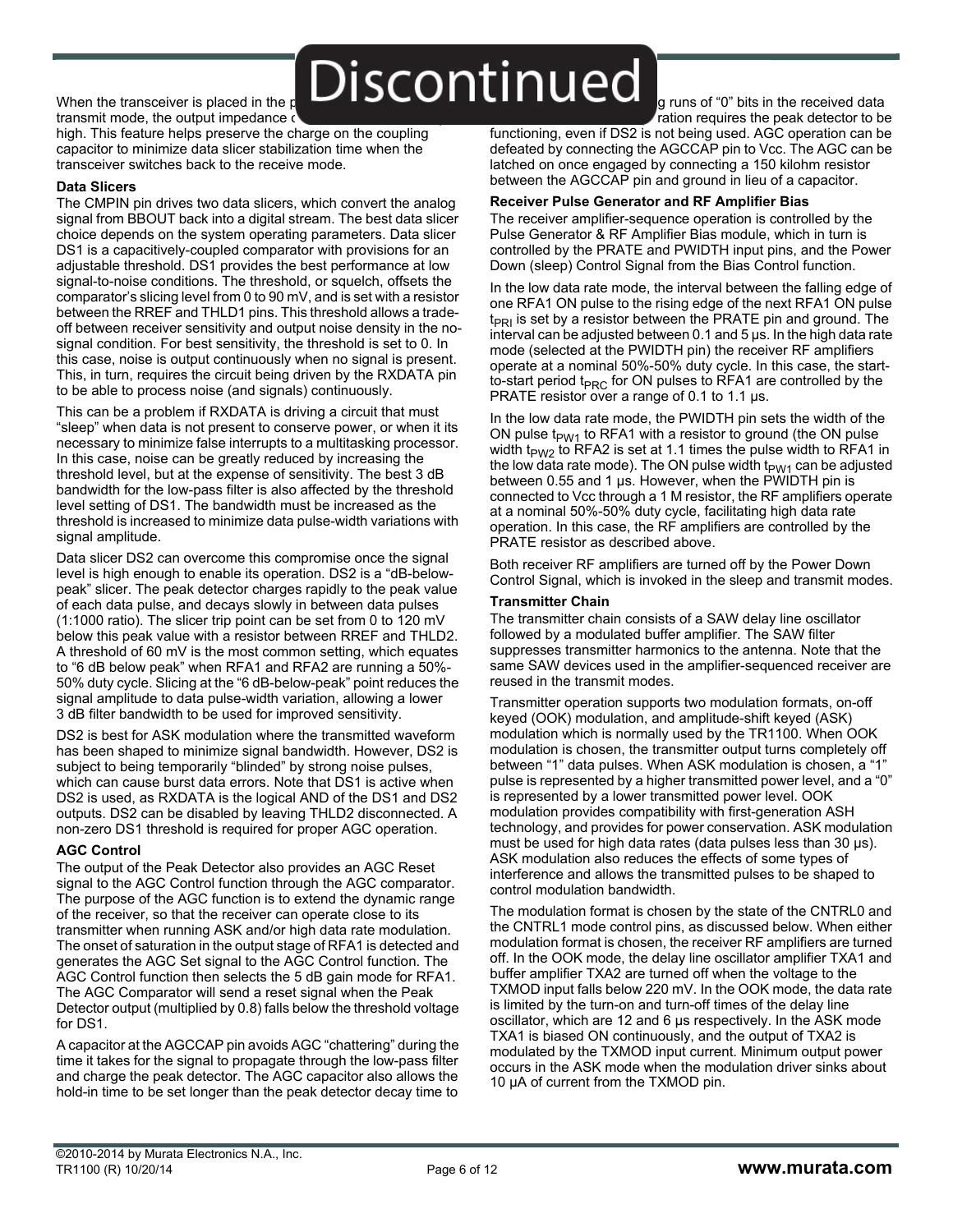### The transmitter RF output power is prop $\blacksquare$  Discontinuted  $\blacksquare$

to the TXMOD pin. A series resistor is

transmitter output power. 0 dBm of output power requires about 450 µA of input current.

#### **Transceiver Mode Control**

The four transceiver operating modes – receive, transmit ASK, transmit OOK, and power-down (sleep), are controlled by the Modulation & Bias Control function, and are selected with the CNTRL1 and CNTRL0 control pins. Setting CNTRL1 and CNTRL0 both high place the unit in the receive mode. Setting CNTRL1 high and CNTRL0 low place the unit in the ASK transmit mode (TR1100). Setting CNTRL1 low and CNTRL0 high place the unit in the OOK transmit mode. Setting CNTRL1 and CNTRL0 both low place the unit in the power-down (sleep) mode. Note that the resistor driving TXMOD must be low in the receive and powerdown modes. The PWIDTH resistor must also be low in the power down mode to minimize current. CNTRL1 and CNTRL0 are CMOS compatible inputs. These inputs must be held at a logic level; they cannot be left unconnected.

#### **Transceiver Event Timing**

Transceiver event timing is summarized in Table 1. Please refer to this table for the following discussions.

#### **Turn-On Timing**

The maximum time  $t_{PR}$  required for the receive function to become operational at turn on is influenced by two factors. All receiver circuitry will be operational 5 ms after the supply voltage reaches 2.2 Vdc. The BBOUT-CMPIN coupling-capacitor is then DC stabilized in 3 time constants  $(3 * t_{BBC})$ . The total turn-on time to stable receiver operation for a 10 ms power supply rise time is:

 $t_{PR}$  = 15 ms + 3\* $t_{BBC}$ 

The maximum time required for either the OOK or ASK transmitter mode to become operational is 5 ms after the supply voltage reaches 2.2 Vdc.

#### **Receive-to-Transmit Timing**

After turn on, the maximum time required to switch from receive to either transmit mode is 12 us. Most of this time is due to the startup of the transmitter oscillator.

#### **Transmit-to-Receive Timing**

The maximum time required to switch from the OOK or ASK transmit mode to the receive mode is  $3 * t_{BBC}$ , where  $t_{BBC}$  is the BBOUT- CMPIN coupling-capacitor time constant. When the operating temperature is limited to  $60^{\circ}$ C, the time required to switch from transmit to receive is dramatically less for short transmissions, as less charge leaks away from the BBOUT-CMPIN coupling capacitor.

#### **Sleep and Wake-Up Timing**

The maximum transition time from the receive mode to the powerdown (sleep) mode  $t_{RS}$  is 10 µs after CNTRL1 and CNTRL0 are both low (1 µs fall time).

The maximum transition time from either transmit mode to the sleep mode ( $t_{TOS}$  and  $t_{TAS}$ ) is 10 µs after CNTRL1 and CNTRL0 are both low (1 µs fall time).

The maximum transition time  $t_{SR}$  from the sleep mode to the receive mode is  $3 * t_{BBC}$ , where  $t_{BBC}$  is the BBOUT-CMPIN coupling-capacitor time constant. When the operating temperature is limited to  $60<sup>o</sup>C$ , the time required to switch from sleep to receive is dramatically less for short sleep times, as less charge leaks

IPIN coupling capacitor.

mam and required to switch from the sleep mode to either transmit mode ( $t_{STO}$  and  $t_{STA}$ ) is 16 µs. Most of this time is due to the start-up of the transmitter oscillator.

#### **AGC Timing**

The maximum AGC engage time  $t_{AGC}$  is 5 µs after the reception of a -30 dBm RF signal with a 1 µs envelope rise time.

The minimum AGC hold-in time is set by the value of the capacitor at the AGCCAP pin. The hold-in time  $t_{AGH} = C_{AGC}/19.1$ , where  $t_{AGH}$  is in µs and  $C_{AGC}$  is in pF.

#### **Peak Detector Timing**

The Peak Detector attack time constant is set by the value of the capacitor at the PKDET pin. The attack time  $t_{PKA} = C_{PKD}/4167$ , where t<sub>PKA</sub> is in µs and C<sub>PKD</sub> is in pF. The Peak Detector decay time constant

 $t_{PKD}$  = 1000\* $t_{PKA}$ .

#### **Pulse Generator Timing**

In the low data rate mode, the interval  $t_{PRI}$  between the falling edge of an ON pulse to the first RF amplifier and the rising edge of the next ON pulse to the first RF amplifier is set by a resistor  $R_{PR}$ between the PRATE pin and ground. The interval can be adjusted between 0.1 and 5 µs with a resistor in the range of 51 K to 2000 K. The value of the  $R_{PR}$  is given by:

 $R_{PR}$  = 404\* t<sub>PRI</sub> + 10.5, where t<sub>PRI</sub> is in µs, and  $R_{PR}$  is in kilohms

In the high data rate mode normally used by the TR1100 (selected at the PWIDTH pin) the receiver RF amplifiers operate at a nominal 50%-50% duty cycle. In this case, the period t $_{PRC}$  from the start of an ON pulse to the first RF amplifier to the start of the next ON pulse to the first RF amplifier is controlled by the PRATE resistor over a range of 0.1 to 1.1 µs using a resistor of 11 K to 220 K. In this case  $R_{PR}$  is given by:

 $R_{PR}$  = 198\* t<sub>PRC</sub> - 8.51, where t<sub>PRC</sub> is in µs and  $R_{PR}$  is in kilohms

In the low data rate mode, the PWIDTH pin sets the width of the ON pulse to the first RF amplifier  $t_{PW1}$  with a resistor  $R_{PW}$  to ground (the ON pulse width to the second RF amplifier  $t_{PW2}$  is set at 1.1 times the pulse width to the first RF amplifier in the low data rate mode). The ON pulse width  $t_{PW1}$  can be adjusted between 0.55 and 1 µs with a resistor value in the range of 200 K to 390 K. The value of  $R_{PW}$  is given by:

 $R_{PW}$  = 404\* t<sub>PW1</sub> - 18.6, where t<sub>PW1</sub> is in µs and  $R_{PW}$  is in kilohms

However, when the PWIDTH pin is connected to Vcc through a 1 M resistor, the RF amplifiers operate at a nominal 50%-50% duty cycle, facilitating high data rate operation. In this case, the RF amplifiers are controlled by the PRATE resistor as described above.

#### **LPF Group Delay**

The low-pass filter group delay is a function of the filter 3 dB bandwidth, which is set by a resistor  $R_{LPF}$  to ground at the LPFADJ pin. The minimum 3 dB bandwidth  $f_{LPF}$  = 1445/R<sub>LPF</sub>, where  $f_{LPF}$  is in kHz, and  $R_{\text{IPF}}$  is in kilohms.

The maximum group delay  $t_{FGD}$  = 1750/ $t_{LPF}$  = 1.21\*R<sub>LPF</sub>, where  $t_{FGD}$  is in  $\mu s$ ,  $t_{LPF}$  in kHz, and  $R_{LPF}$  in kilohms.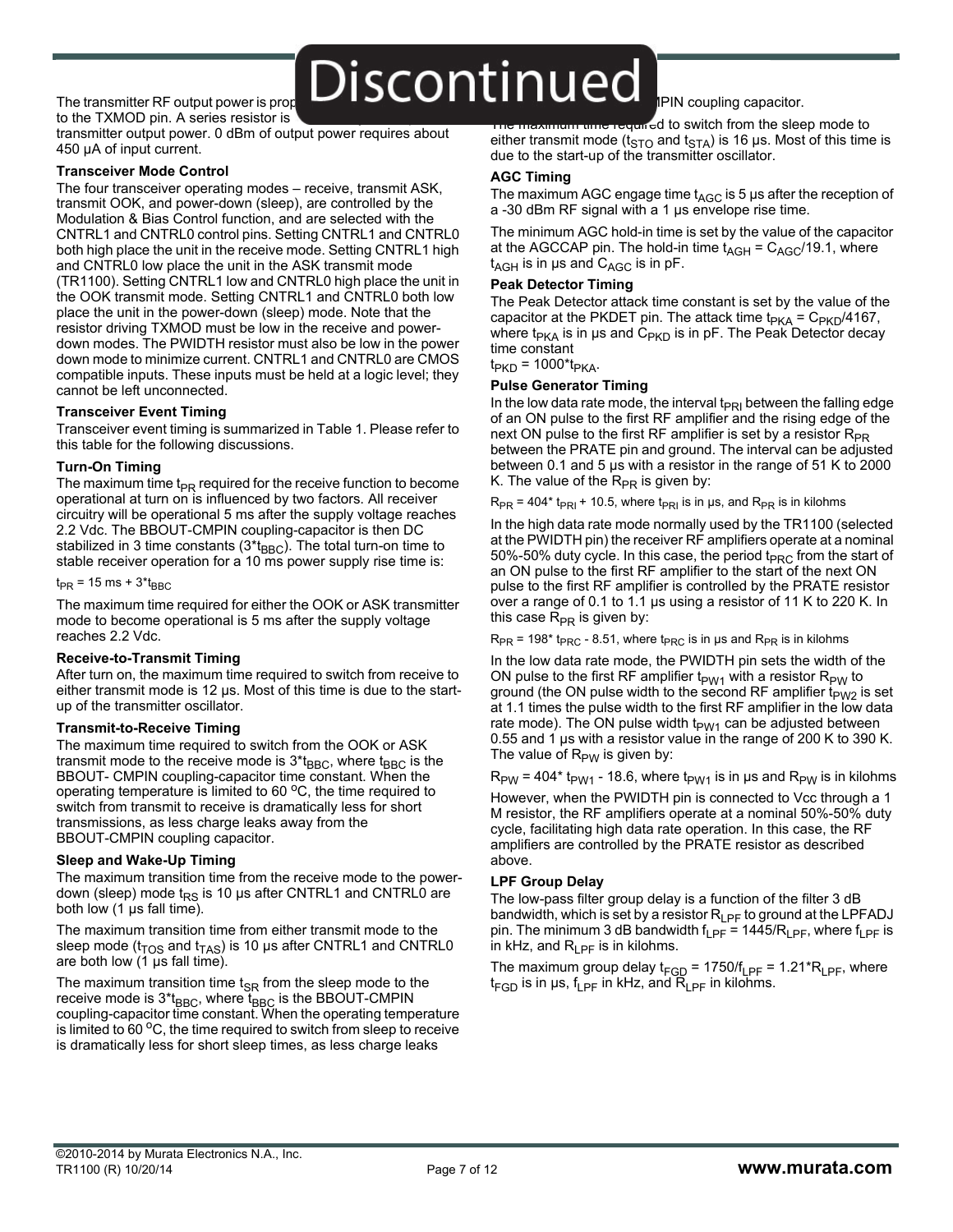# Transceiver Event Timing, 3.0 Vdc, - **Discontinued**

| Event                                 | Symbol Ti          |                           |       |                                                    | lotes                                       |
|---------------------------------------|--------------------|---------------------------|-------|----------------------------------------------------|---------------------------------------------|
| Turn On to Receive                    | $t_{PR}$           | $3*_{BBC} + 15$ ms        | max   | 10 ms supply voltage rise time                     | time until receiver operational             |
| Turn On to TXOOK                      | $t_{\text{PTO}}$   | 15 <sub>ms</sub>          | max   | 10 ms supply voltage rise time                     | time until TXMOD can modulate transmitter   |
| Turn On to TXASK                      | $t_{\text{PTA}}$   | $15 \text{ ms}$           | max   | 10 ms supply voltage rise time                     | time until TXMOD can modulate transmitter   |
| RX to TXOOK                           | t <sub>RTO</sub>   | $12 \mu s$                | max   | 1 µs CNTRL1 fall time                              | TXMOD low 1 µs before CNTRL1 falls          |
| RX to TXASK                           | <sup>t</sup> RTA   | $12 \mu s$                | max   | 1 µs CNTRL0 fall time                              | TXMOD low 1 µs before CNTRL0 falls          |
| <b>TXOOK to RX</b>                    | $t_{\mathsf{TOR}}$ | $3*_{\mathsf{BBC}}$       | max   | 1 µs CNTRL1 rise time                              | time until receiver operational             |
| <b>TXASK to RX</b>                    | $t_{\text{TAR}}$   | $3*_{BBC}$                | max   | 1 µs CNTRL0 rise time                              | time until receiver operational             |
| Sleep to RX                           | $t_{\mathsf{SR}}$  | $3*$ t $_{BBC}$           | max   | 1 µs CNTRL0/CNTROL 1 rise times                    | time until receiver operational             |
| Sleep to TXOOK                        | $t_{\text{STO}}$   | $16 \mu s$                | max   | 1 µs CNTRL0 rise time                              | time until TXMOD can modulate transmitter   |
| Sleep to TXASK                        | $t_{\text{STA}}$   | $16 \mu s$                | max   | 1 µs CNTRL1 rise time                              | time until TXMOD can modulate transmitter   |
| RX to Sleep                           | t <sub>RS</sub>    | $10 \mu s$                | max   | 1 µs CNTRL0/CNTROL 1 fall times                    | time until transceiver is in power-downmode |
| <b>TXOOK to Sleep</b>                 | $t_{\text{TOS}}$   | $10 \mu s$                | max   | 1 µs CNTRL0 fall time                              | time until transceiver is in power-downmode |
| <b>TXASK to Sleep</b>                 | $t_{\text{TAS}}$   | $10 \mu s$                | max   | 1 µs CNTRL1 fall time                              | time until transceiver is in power-downmode |
| AGC Engage                            | t <sub>AGC</sub>   | $5 \mu s$                 | max   | 1 µs rise time, -30 dBm signal                     | RFA1 switches from 35 to 5 dB gain          |
| <b>AGE Hold-In</b>                    | t <sub>AGH</sub>   | $C_{AGC}$ /19.1           | min   | $C_{AGC}$ in pF, $t_{AGH}$ in µs                   | user selected; longer than t <sub>PKD</sub> |
| <b>PKDET Attack Time Constant</b>     | t <sub>PKA</sub>   | C <sub>PKD</sub> /4167    | min   | $C_{\text{PKD}}$ in pF, t <sub>PKA</sub> in µs     | user selected                               |
| <b>PKDET Decay Time Constant</b>      | t <sub>PKD</sub>   | 1000*t <sub>PKA</sub>     | min   | $t_{PKD}$ and $t_{PKA}$ in $\mu s$                 | slaved to attack time                       |
| <b>PRATE</b> Interval                 | <sup>t</sup> PRI   | $0.1$ to 5 $\mu$ s        | range | low data rate mode                                 | user selected mode                          |
| <b>PWIDTH RFA1</b>                    | $t_{\text{PW1}}$   | $0.55$ to 1 $\mu$ s       | range | low data rate mode                                 | user selected mode                          |
| <b>PWIDTH RFA2</b>                    | t <sub>PW2</sub>   | $1.1*$ t <sub>pW1</sub>   | range | low data rate mode                                 | user selected mode                          |
| <b>PRATE Cycle</b>                    | t <sub>PRC</sub>   | $0.1$ to 1.1 $\mu$ s      | range | high data rate mode                                | user selected mode                          |
| PWIDTH High (RFA1 & RFA2)             | t <sub>PWH</sub>   | $0.05$ to $0.55$ µs       | range | high data rate mode                                | user selected mode                          |
| <b>LPF Group Delay</b>                | t <sub>FGD</sub>   | 1750/ $f_{\rm 1\,PF}$     | max   | $t_{FGD}$ in $\mu s$ , $f_{IPF}$ in kHz            | user selected                               |
| LPF 3 dB Bandwidth                    | $f_{LPF}$          | 1445/R <sub>LPF</sub>     | min   | $f_{\rm I\,PF}$ in kHz, $R_{\rm I\,PF}$ in kilohms | user selected                               |
| <b>BBOUT-CMPIN Time Constant tBBC</b> |                    | $0.064$ *C <sub>BBO</sub> | min   | $t_{BBC}$ in µs, $C_{BBO}$ in pF                   | user selected                               |
|                                       |                    |                           |       |                                                    |                                             |

**Table 1**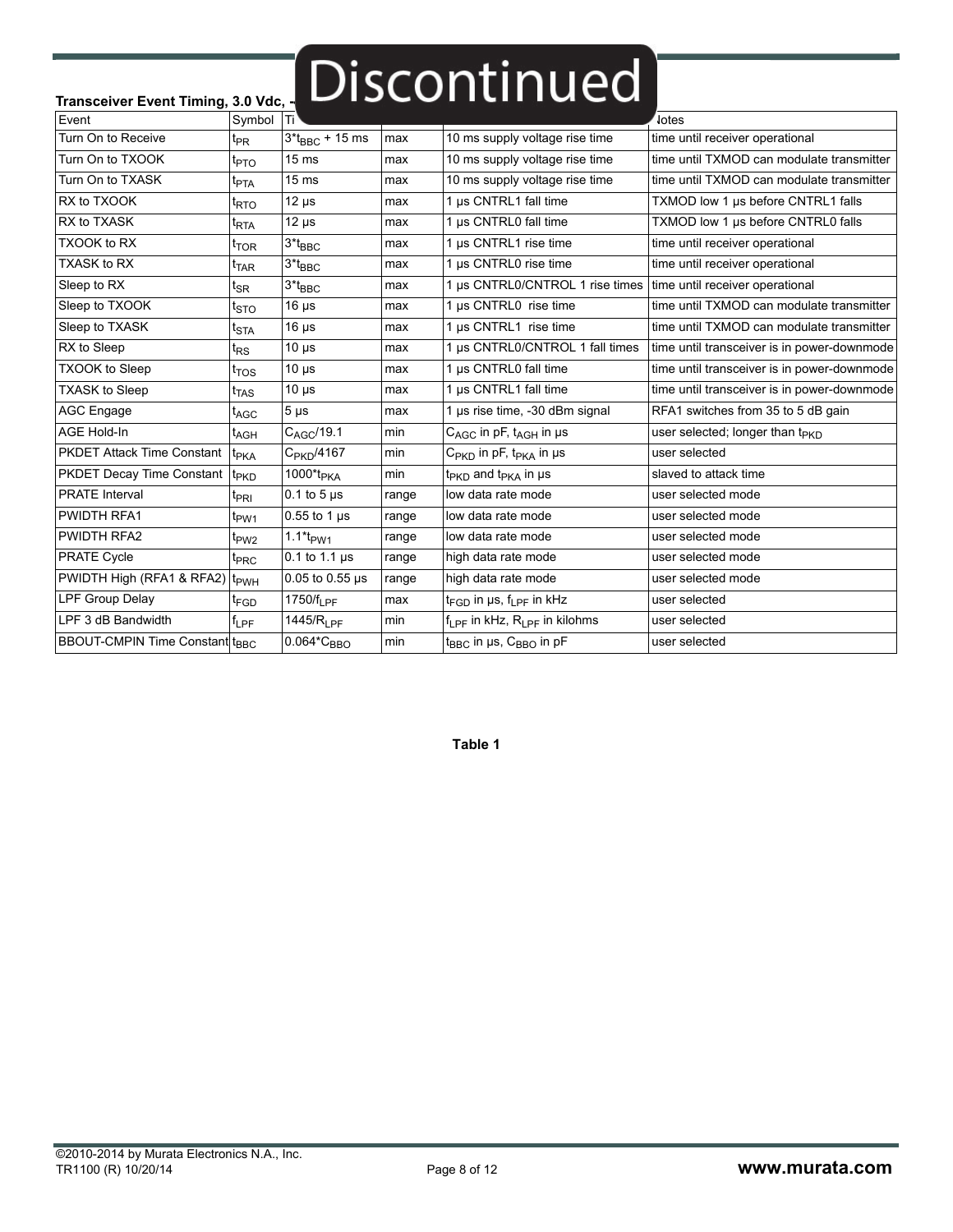|                | <b>Pin Descriptions</b> | Discontinued                                                                                                                                                                                                                                                                                                                                                                                                                                                                                                                                                                                                                                                                                                                                                                                                                                                                                                                                                                                                                                                                                                                                                                                                                                                                                                                                                                                                                                                                                                                                                                                                                                                                                                                                                                                                                                                                                                                                                                                                                                                                                           |
|----------------|-------------------------|--------------------------------------------------------------------------------------------------------------------------------------------------------------------------------------------------------------------------------------------------------------------------------------------------------------------------------------------------------------------------------------------------------------------------------------------------------------------------------------------------------------------------------------------------------------------------------------------------------------------------------------------------------------------------------------------------------------------------------------------------------------------------------------------------------------------------------------------------------------------------------------------------------------------------------------------------------------------------------------------------------------------------------------------------------------------------------------------------------------------------------------------------------------------------------------------------------------------------------------------------------------------------------------------------------------------------------------------------------------------------------------------------------------------------------------------------------------------------------------------------------------------------------------------------------------------------------------------------------------------------------------------------------------------------------------------------------------------------------------------------------------------------------------------------------------------------------------------------------------------------------------------------------------------------------------------------------------------------------------------------------------------------------------------------------------------------------------------------------|
| Pin            | Name                    | Description                                                                                                                                                                                                                                                                                                                                                                                                                                                                                                                                                                                                                                                                                                                                                                                                                                                                                                                                                                                                                                                                                                                                                                                                                                                                                                                                                                                                                                                                                                                                                                                                                                                                                                                                                                                                                                                                                                                                                                                                                                                                                            |
| $\mathbf{1}$   | GND1                    | GND1 is the RF ground pin. GND2 and GND3 should be connected to GND1 by short, low-inductance traces.                                                                                                                                                                                                                                                                                                                                                                                                                                                                                                                                                                                                                                                                                                                                                                                                                                                                                                                                                                                                                                                                                                                                                                                                                                                                                                                                                                                                                                                                                                                                                                                                                                                                                                                                                                                                                                                                                                                                                                                                  |
| $\overline{2}$ | VCC1                    | VCC1 is the positive supply voltage pin for the transmitter output amplifier and the receiver base-band circuitry. VCC1 is<br>usually connected to the positive supply through a ferrite RF decoupling bead, which is bypassed by an RF capacitor on the<br>supply side. See the ASH Transceiver Designer's Guide for additional information.                                                                                                                                                                                                                                                                                                                                                                                                                                                                                                                                                                                                                                                                                                                                                                                                                                                                                                                                                                                                                                                                                                                                                                                                                                                                                                                                                                                                                                                                                                                                                                                                                                                                                                                                                          |
| 3              | <b>AGCCAP</b>           | This pin controls the AGC reset operation. A capacitor between this pin and ground sets the minimum time the AGC will hold-<br>in once it is engaged. The hold-in time is set to avoid AGC chattering. For a given hold-in time $t_{AGH}$ , the capacitor value C <sub>AGC</sub><br>is:<br>$C_{AGC}$ = 19.1 <sup>*</sup> t <sub>AGH</sub> , where t <sub>AGH</sub> is in µs and $C_{AGC}$ is in pF<br>A ±10% ceramic capacitor should be used at this pin. The value of C <sub>AGC</sub> given above provides a hold-in time between t <sub>AGH</sub><br>and 2.65* t <sub>AGH</sub> , depending on operating voltage, temperature, etc. The hold-in time is chosen to allow the AGC to ride<br>through the longest run of zero bits that can occur in a received data stream. The AGC hold-in time can be greater than the<br>peak detector decay time, as discussed below. However, the AGC hold-in time should not be set too long, or the receiver will<br>be slow in returning to full sensitivity once the AGC is engaged by noise or interference. The use of AGC is optional when<br>using OOK modulation with data pulses of at least 30 µs. AGC operation can be defeated by connecting this pin to Vcc.<br>Active or latched AGC operation is required for ASK modulation and/or for data pulses of less than 30 µs. The AGC can be<br>latched on once engaged by connecting a 150 K resistor between this pin and ground, instead of a capacitor. AGC operation<br>depends on a functioning peak detector, as discussed below. The AGC capacitor is discharged in the receiver power-down                                                                                                                                                                                                                                                                                                                                                                                                                                                                                                   |
| 4              | <b>PKDET</b>            | (sleep) mode and in the transmit modes.<br>This pin controls the peak detector operation. A capacitor between this pin and ground sets the peak detector attack and<br>decay times, which have a fixed 1:1000 ratio. For most applications, these time constants should be coordinated with the<br>base-band time constant. For a given base-band capacitor $C_{RRO}$ , the capacitor value $C_{PKD}$ is:<br>$C_{\text{PKD}}$ = 0.33* $C_{\text{BBO}}$ , where $C_{\text{BBO}}$ and $C_{\text{PKD}}$ are in pF<br>A ±10% ceramic capacitor should be used at this pin. This time constant will vary between t <sub>PKA</sub> and 1.5 <sup>*</sup> t <sub>PKA</sub> with variations<br>in supply voltage, temperature, etc. The capacitor is driven from a 200 ohm "attack" source, and decays through a 200 K<br>load. The peak detector is used to drive the "dB-below-peak" data slicer and the AGC release function. The AGC hold-in time<br>can be extended beyond the peak detector decay time with the AGC capacitor, as discussed above. Where low data rates<br>and OOK modulation are used, the "dB-below-peak" data slicer and the AGC are optional. In this case, the PKDET pin and<br>the THLD2 pin can be left unconnected, and the AGC pin can be connected to Vcc to reduce the number of external compo-                                                                                                                                                                                                                                                                                                                                                                                                                                                                                                                                                                                                                                                                                                                                                                               |
|                |                         | nents needed. The peak detector capacitor is discharged in the receiver power-down (sleep) mode and in the transmit<br>modes.                                                                                                                                                                                                                                                                                                                                                                                                                                                                                                                                                                                                                                                                                                                                                                                                                                                                                                                                                                                                                                                                                                                                                                                                                                                                                                                                                                                                                                                                                                                                                                                                                                                                                                                                                                                                                                                                                                                                                                          |
| 5              | <b>BBOUT</b>            | BBOUT is the receiver base-band output pin. This pin drives the CMPIN pin through a coupling capacitor C <sub>BBO</sub> for internal<br>data slicer operation. The time constant $t_{BBC}$ for this connection is:<br>$t_{BBC}$ = 0.064* $C_{BBO}$ , where $t_{BBC}$ is in µs and $C_{BBO}$ is in pF<br>A ±10% ceramic capacitor should be used between BBOUT and CMPIN. The time constant can vary between t <sub>BBC</sub> and<br>1.8*t <sub>BBC</sub> with variations in supply voltage, temperature, etc. The optimum time constant in a given circumstance will depend<br>on the data rate, data run length, and other factors as discussed in the ASH Transceiver Designer's Guide. A common crite-<br>ria is to set the time constant for no more than a 20% voltage droop during $SP_{MAX}$ . For this case:<br>$C_{\text{BBO}}$ = 70*SP <sub>MAX</sub> , where SP <sub>MAX</sub> is the maximum signal pulse width in us and C <sub>BBO</sub> is in pF<br>The output from this pin can also be used to drive an external data recovery process (DSP, etc.). The nominal output imped-<br>ance of this pin is 1 K. When the receiver RF amplifiers are operating at a 50%-50% duty cycle, the BBOUT signal changes<br>about 10 mV/dB, with a peak-to-peak signal level of up to 685 mV. For lower duty cycles, the mV/dB slope and peak-to-peak<br>signal level are proportionately less. The signal at BBOUT is riding on a 1.1 Vdc value that varies somewhat with supply volt-<br>age and temperature, so it should be coupled through a capacitor to an external load. A load impedance of 50 K to 500 K in<br>parallel with no more than 10 pF is recommended. When an external data recovery process is used with AGC, BBOUT must<br>be coupled to the external data recovery process and CMPIN by separate series coupling capacitors. The AGC reset function<br>is driven by the signal applied to CMPIN. When the transceiver is in power-down (sleep) or in a transmit mode, the output<br>impedance of this pin becomes very high, preserving the charge on the coupling capacitor. |
| 6              | <b>CMPIN</b>            | This pin is the input to the internal data slicers. It is driven from BBOUT through a coupling capacitor. The input impedance of<br>this pin is 70 K to 100 K.                                                                                                                                                                                                                                                                                                                                                                                                                                                                                                                                                                                                                                                                                                                                                                                                                                                                                                                                                                                                                                                                                                                                                                                                                                                                                                                                                                                                                                                                                                                                                                                                                                                                                                                                                                                                                                                                                                                                         |
|                | <b>RXDATA</b>           | RXDATA is the receiver data output pin. This pin will drive a 10 pF, 500 K parallel load. The peak current available from this<br>pin increases with the receiver low-pass filter cutoff frequency. In the power-down (sleep) or transmit modes, this pin<br>becomes high impedance. If required, a 1000 K pull-up or pull-down resistor can be used to establish a definite logic state<br>when this pin is high impedance. If a pull-up resistor is used, the positive supply end should be connected to a voltage no<br>greater than Vcc + 200 mV.                                                                                                                                                                                                                                                                                                                                                                                                                                                                                                                                                                                                                                                                                                                                                                                                                                                                                                                                                                                                                                                                                                                                                                                                                                                                                                                                                                                                                                                                                                                                                  |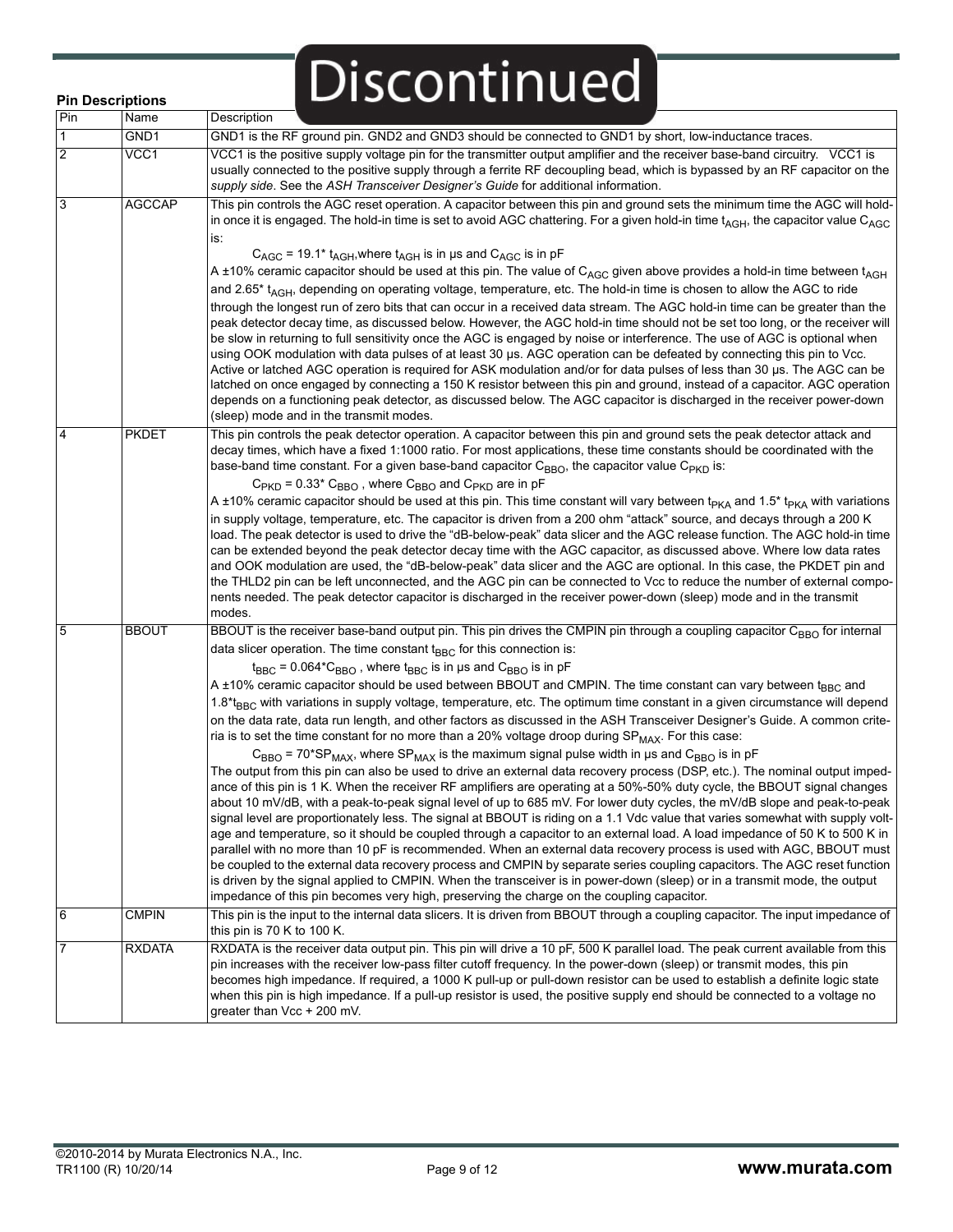| Pin            | Name             | Description                                                                                                                                                                                                                                                                                                                                                                                                                                                                                                                                                                                                                                                                                                                                                                                                                                                                                                                                                                                                                                                                                                                                                                                                                                                                                                                                                                                                     |
|----------------|------------------|-----------------------------------------------------------------------------------------------------------------------------------------------------------------------------------------------------------------------------------------------------------------------------------------------------------------------------------------------------------------------------------------------------------------------------------------------------------------------------------------------------------------------------------------------------------------------------------------------------------------------------------------------------------------------------------------------------------------------------------------------------------------------------------------------------------------------------------------------------------------------------------------------------------------------------------------------------------------------------------------------------------------------------------------------------------------------------------------------------------------------------------------------------------------------------------------------------------------------------------------------------------------------------------------------------------------------------------------------------------------------------------------------------------------|
| 8              | <b>TXMOD</b>     | The transmitter RF output voltage is proportional to the input current to this pin. A series resistor is used to adjust the peak<br>transmitter output voltage. 0 dBm of output power requires about 450 µA of input current. In the ASK mode, minimum output<br>power occurs when the modulation driver sinks about 10 µA of current from this pin. In the OOK mode, input signals less than<br>220 mV completely turn the transmitter oscillator off. Internally, this pin appears to be a diode in series with a small resistor.<br>Peak transmitter output power PO for a 3 Vdc supply voltage is approximately:<br>$P_{\rm O}$ = 7*( $I_{\rm TXM}$ )2, where $P_{\rm O}$ is in mW, and the peak modulation current $I_{\rm TXM}$ is in mA                                                                                                                                                                                                                                                                                                                                                                                                                                                                                                                                                                                                                                                                  |
|                |                  | A ±5% resistor value is recommended. In the ASK mode (TR1100), this pin accepts analog modulation (shaped or unshaped<br>data pulses). ASK modulation is practical for data pulses 1 µs or longer. The resistor driving this pin must be low in the<br>receive and power-down (sleep) modes. Please refer to the ASH Transceiver Designer's Guide for additional information on<br>modulation techniques.                                                                                                                                                                                                                                                                                                                                                                                                                                                                                                                                                                                                                                                                                                                                                                                                                                                                                                                                                                                                       |
| $\overline{9}$ | LPFADJ           | This pin is the receiver low-pass filter bandwidth adjust. The filter bandwidth is set by a resistor R <sub>LPF</sub> between this pin and<br>ground. The resistor value can range from 330 K to 820 ohms, providing a filter 3 dB bandwidth f <sub>l PF</sub> from 4.5 kHz to 1.8 MHz.<br>The resistor value is determined by:<br>$R_{LPF}$ = 1445/ f <sub>LPF</sub> , where $R_{LPF}$ is in kilohms, and f <sub>LPF</sub> is in kHz<br>A ±5% resistor should be used to set the filter bandwidth. This will provide a 3 dB filter bandwidth between f <sub>LPF</sub> and 1.3* f <sub>LPF</sub><br>with variations in supply voltage, temperature, etc. The filter provides a three-pole, 0.05 degree equiripple phase response.<br>The peak drive current available from RXDATA increases in proportion to the filter bandwidth setting.                                                                                                                                                                                                                                                                                                                                                                                                                                                                                                                                                                      |
| 10             | GND <sub>2</sub> | GND2 is an IC ground pin. It should be connected to GND1 by a short, low inductance trace.                                                                                                                                                                                                                                                                                                                                                                                                                                                                                                                                                                                                                                                                                                                                                                                                                                                                                                                                                                                                                                                                                                                                                                                                                                                                                                                      |
| 11             | <b>RREF</b>      | RREF is the external reference resistor pin. A 100 K reference resistor is connected between this pin and ground. A ±1%<br>resistor tolerance is recommended. It is important to keep the total capacitance between ground, Vcc and this node to less<br>than 5 pF to maintain current source stability. If THLD1 and/or THDL2 are connected to RREF through resistor values less<br>that 1.5 K, their node capacitance must be added to the RREF node capacitance and the total should not exceed 5 pF.                                                                                                                                                                                                                                                                                                                                                                                                                                                                                                                                                                                                                                                                                                                                                                                                                                                                                                        |
| 12             | THLD2            | THLD2 is the "dB-below-peak" data slicer (DS2) threshold adjust pin. The threshold is set by a 0 to 200 K resistor $R_{TH2}$<br>between this pin and RREF. Increasing the value of the resistor decreases the threshold below the peak detector value<br>(increases difference) from 0 to 120 mV. For most applications, this threshold should be set at 6 dB below peak, or 60 mV for<br>a 50%-50% RF amplifier duty cycle. The value of the THLD2 resistor is given by:<br>$RTH2$ = 1.67*V, where $RTH2$ is in kilohms and the threshold V is in mV<br>A ±1% resistor tolerance is recommended for the THLD2 resistor. Leaving the THLD2 pin open disables the dB-below-peak<br>data slicer operation.                                                                                                                                                                                                                                                                                                                                                                                                                                                                                                                                                                                                                                                                                                        |
| 13             | THLD1            | The THLD1 pin sets the threshold for the standard data slicer (DS1) through a resistor $R_{TH1}$ to RREF. The threshold is<br>increased by increasing the resistor value. Connecting this pin directly to RREF provides zero threshold. The value of the<br>resistor depends on whether THLD2 is used. For the case that THLD2 is not used, the acceptable range for the resistor is 0<br>to 100 K, providing a THLD1 range of 0 to 90 mV. The resistor value is given by:<br>$RTH1$ = 1.11*V, where $RTH1$ is in kilohms and the threshold V is in mV<br>For the case that THLD2 is used, the acceptable range for the THLD1 resistor is 0 to 200 K, again providing a THLD1 range<br>of 0 to 90 mV. The resistor value is given by:<br>$RTH1$ = 2.22*V, where $RTH1$ is in kilohms and the threshold V is in mV<br>A ±1% resistor tolerance is recommended for the THLD1 resistor. Note that a non-zero DS1 threshold is required for proper<br>AGC operation.                                                                                                                                                                                                                                                                                                                                                                                                                                                |
| 14             | <b>PRATE</b>     | The interval between the falling edge of an ON pulse to the first RF amplifier and the rising edge of the next ON pulse to the<br>first RF amplifier t <sub>PRI</sub> is set by a resistor R <sub>PR</sub> between this pin and ground. The interval t <sub>PRI</sub> can be adjusted between 0.1 and<br>5 µs with a resistor in the range of 51 K to 2000 K. The value of $R_{PR}$ is given by:<br>$R_{PR}$ = 404* t <sub>PRI</sub> + 10.5, where t <sub>PRI</sub> is in µs, and $R_{PR}$ is in kilohms<br>A ±5% resistor value is recommended. When the PWIDTH pin is connected to Vcc through a 1 M resistor, the RF amplifiers<br>operate at a nominal 50%-50% duty cycle, facilitating high data rate operation (TR1100). In this case, the period t <sub>PRC</sub> from<br>start-to-start of ON pulses to the first RF amplifier is controlled by the PRATE resistor over a range of 0.1 to 1.1 µs using a<br>resistor of 11 K to 220 K. In this case the value of $R_{PR}$ is given by:<br>$R_{PR}$ = 198 <sup>*</sup> t <sub>PRC</sub> - 8.51, where t <sub>PRC</sub> is in µs and $R_{PR}$ is in kilohms<br>A ±5% resistor value should also be used in this case. Please refer to the ASH Transceiver Designer's Guide for additional<br>amplifier duty cycle information. It is important to keep the total capacitance between ground, Vcc and this pin to less than 5<br>pF to maintain stability. |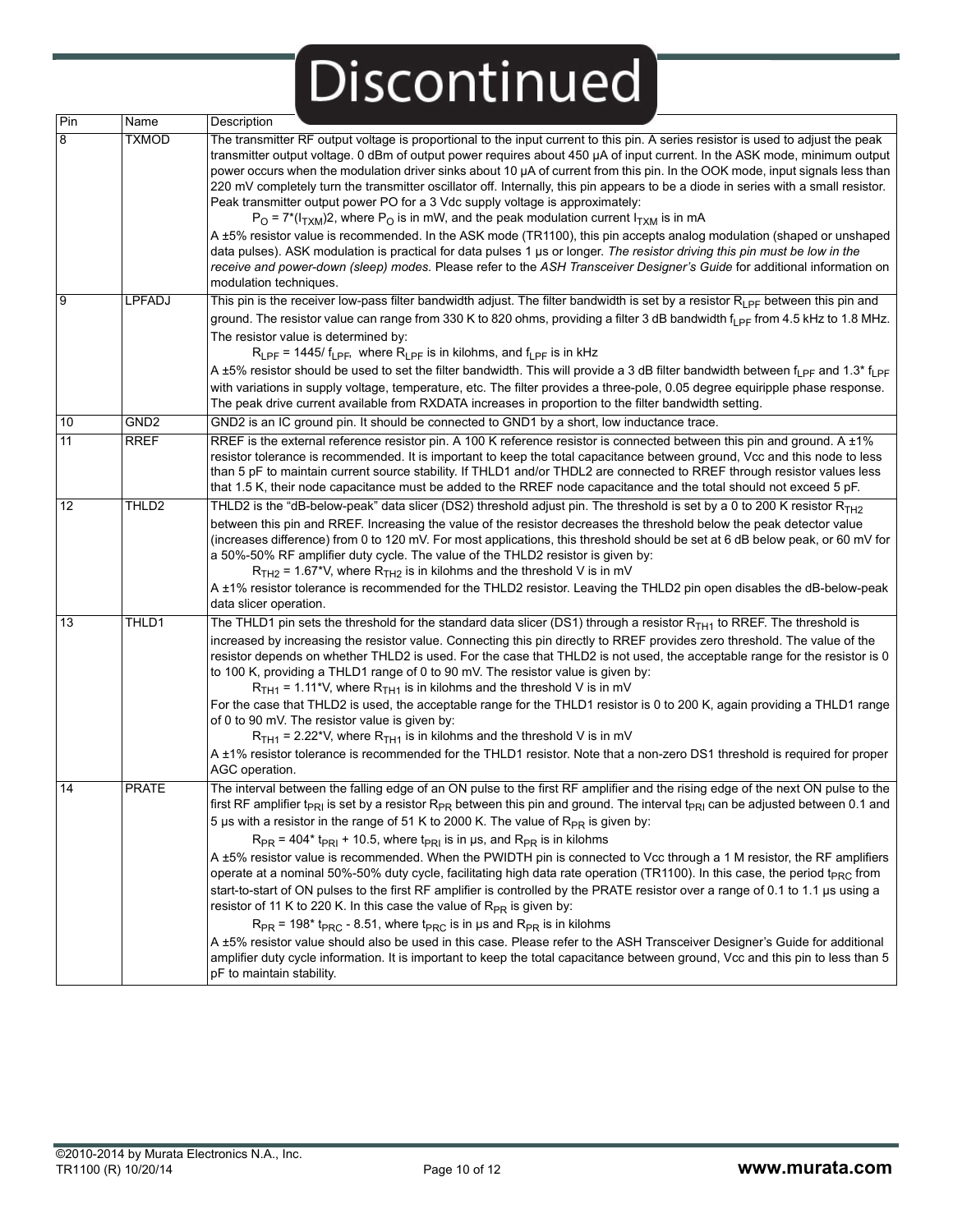| Pin | Name             | Description                                                                                                                                                                                                                                                                                                                                                                                                                                                                                                                                                                                                                                                                                                                                                                                                                                                                                                                                                                                                                                                                                                                                             |
|-----|------------------|---------------------------------------------------------------------------------------------------------------------------------------------------------------------------------------------------------------------------------------------------------------------------------------------------------------------------------------------------------------------------------------------------------------------------------------------------------------------------------------------------------------------------------------------------------------------------------------------------------------------------------------------------------------------------------------------------------------------------------------------------------------------------------------------------------------------------------------------------------------------------------------------------------------------------------------------------------------------------------------------------------------------------------------------------------------------------------------------------------------------------------------------------------|
| 15  | <b>PWIDTH</b>    | The PWIDTH pin sets the width of the ON pulse to the first RF amplifier $t_{PW1}$ with a resistor $R_{PW}$ to ground (the ON pulse<br>width to the second RF amplifier t <sub>PW2</sub> is set at 1.1 times the pulse width to the first RF amplifier). The ON pulse width t <sub>PW1</sub><br>can be adjusted between 0.55 and 1 µs with a resistor value in the range of 200 K to 390 K. The value of R <sub>PW</sub> is given by:<br>$R_{PW}$ = 404* t <sub>PW1</sub> - 18.6, where t <sub>PW1</sub> is in us and $R_{PW}$ is in kilohms<br>A ±5% resistor value is recommended. When this pin is connected to Vcc through a 1 M resistor, the RF amplifiers operate at<br>a nominal 50%-50% duty cycle, facilitating high data rate operation. In this case, the RF amplifier ON times are controlled by<br>the PRATE resistor as described above. It is important to keep the total capacitance between ground, Vcc and this node to<br>less than 5 pF to maintain stability. When using the high data rate operation with the sleep mode, connect the 1 M resistor<br>between this pin and CNTRL1 (Pin 17), so this pin is low in the sleep mode. |
| 16  | VCC <sub>2</sub> | VCC2 is the positive supply voltage pin for the receiver RF section and transmitter oscillator. Pin 16 must be bypassed with<br>an RF capacitor, and must also be bypassed with a 1 to 10 µF tantalum or electrolytic capacitor. See the ASH Transceiver<br>Designer's Guide for additional information.                                                                                                                                                                                                                                                                                                                                                                                                                                                                                                                                                                                                                                                                                                                                                                                                                                                |
| 17  | <b>CNTRL1</b>    | CNTRL1 and CNTRL0 select the receive and transmit modes. CNTRL1 and CNTRL0 both high place the unit in the receive<br>mode. CNTRL1 high and CNTRL0 low place the unit in the ASK transmit mode (TR1100). CNTRL1 low and CNTRL0 high<br>place the unit in the OOK transmit mode. CNTRL1 and CNTRL0 both low place the unit in the power-down (sleep) mode.<br>CNTRL1 is a high-impedance input (CMOS compatible). An input voltage of 0 to 300 mV is interpreted as a logic low. An<br>input voltage of Vcc - 300 mV or greater is interpreted as a logic high. An input voltage greater than Vcc + 200 mV should not<br>be applied to this pin. A logic high requires a maximum source current of 40 µA. A logic low requires a maximum sink current<br>of 25 µA (1 µA in sleep mode). This pin must be held at a logic level; it cannot be left unconnected.                                                                                                                                                                                                                                                                                           |
| 18  | <b>CNTRL0</b>    | CNTRL0 is used with CNTRL1 to control the receive and transmit modes of the transceiver. CNTRL0 is a high-impedance<br>input (CMOS compatible). An input voltage of 0 to 300 mV is interpreted as a logic low. An input voltage of Vcc - 300 mV or<br>greater is interpreted as a logic high. An input voltage greater than Vcc + 200 mV should not be applied to this pin. A logic<br>high requires a maximum source current of 40 µA. A logic low requires a maximum sink current of 25 µA (1 µA in sleep<br>mode). This pin must be held at a logic level; it cannot be left unconnected.                                                                                                                                                                                                                                                                                                                                                                                                                                                                                                                                                            |
| 19  | GND <sub>3</sub> | GND3 is an IC ground pin. It should be connected to GND1 by a short, low inductance trace.                                                                                                                                                                                                                                                                                                                                                                                                                                                                                                                                                                                                                                                                                                                                                                                                                                                                                                                                                                                                                                                              |
| 20  | <b>RFIO</b>      | RFIO is the RF input/output pin. This pin is connected directly to the SAW filter transducer. Antennas presenting an imped-<br>ance in the range of 35 to 72 ohms resistive can be satisfactorily matched to this pin with a series matching coil and a shunt<br>matching/ESD protection coil. Other antenna impedances can be matched using two or three components. For some imped-<br>ances, two inductors and a capacitor will be required. A DC path from RFIO to ground is required for ESD protection.                                                                                                                                                                                                                                                                                                                                                                                                                                                                                                                                                                                                                                           |

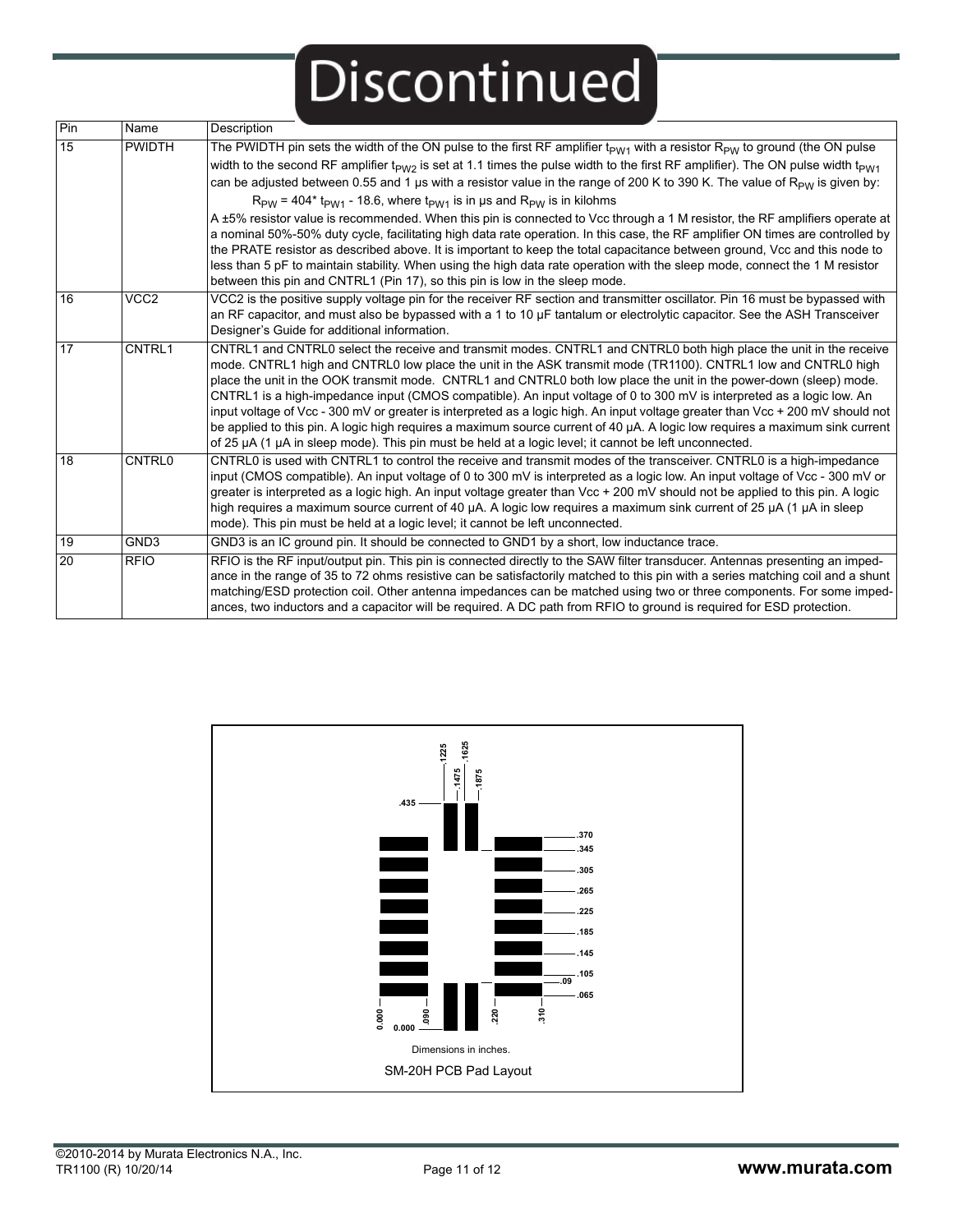



**Note: Specifications subject to change without notice.**